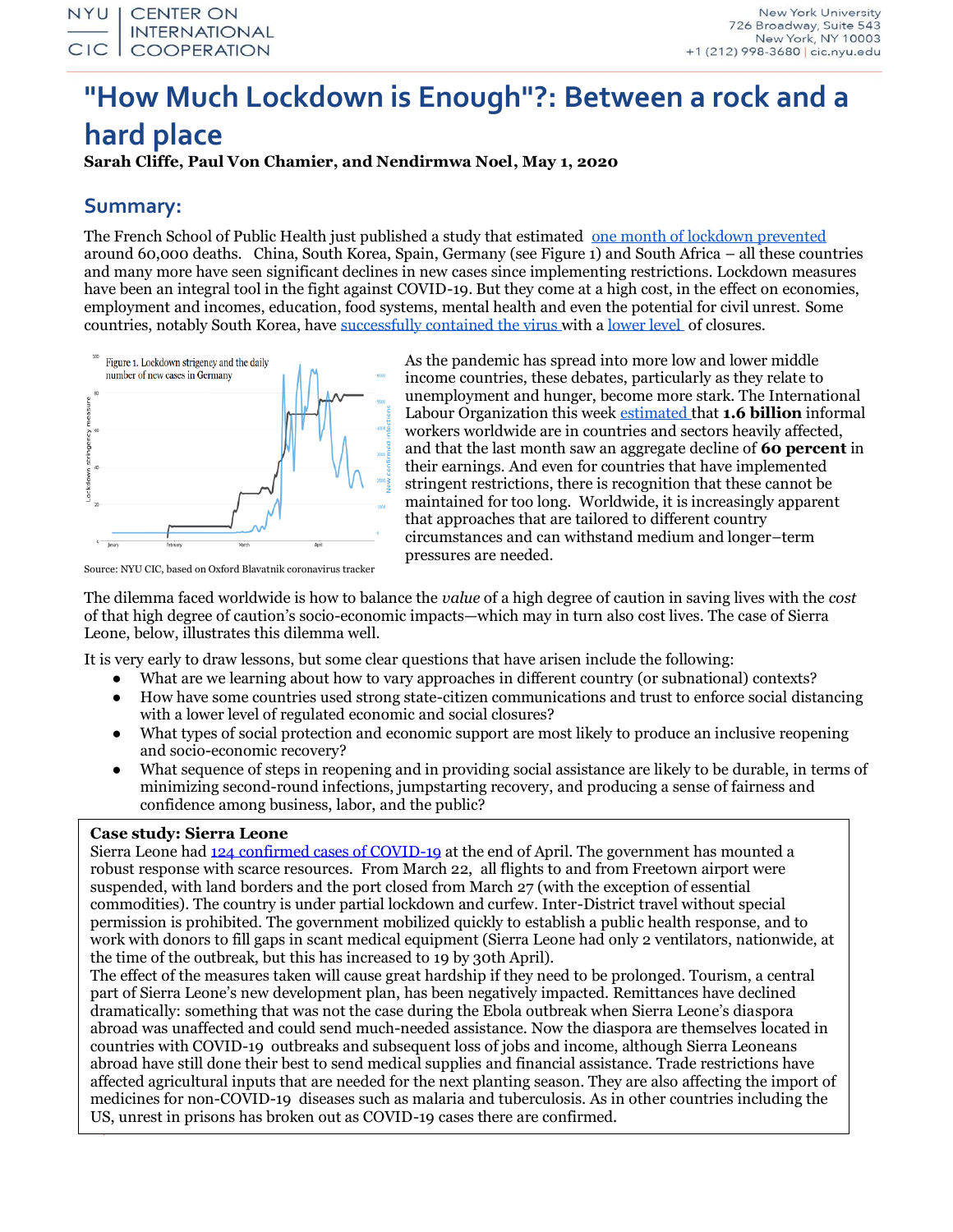The government has established a five pillar socio-economic response, in addition to its public health response, including:

- Social protection for vulnerable groups and communities
- Maintaining supply chains of essential commodities, with the private sector
- Supporting small and medium enterprises, including special support to businesses providing essential services
- Employment and public works programs
- Support to agriculture and food systems

A separate private sector platform has been established to address specific concerns and contributions of the business community. A soft loan package has been established at the commercial banks by the Bank of Sierra Leone to support private sector businesses.

## **Analysis**

While overall approaches have converged towards stringent measures (see figure 2), within regions countries have taken quite widely differing approaches. This has occurred not only between high, middle, and low-income groups (which might have been expected because of different economic structures and health and social protection coverage) but within each group (see figure 3).



**Figure 2: Lockdown stringency across world regions over time (scale: 0-100)**



Source: Oxford Blavatnik Coronavirus Government Response Tracker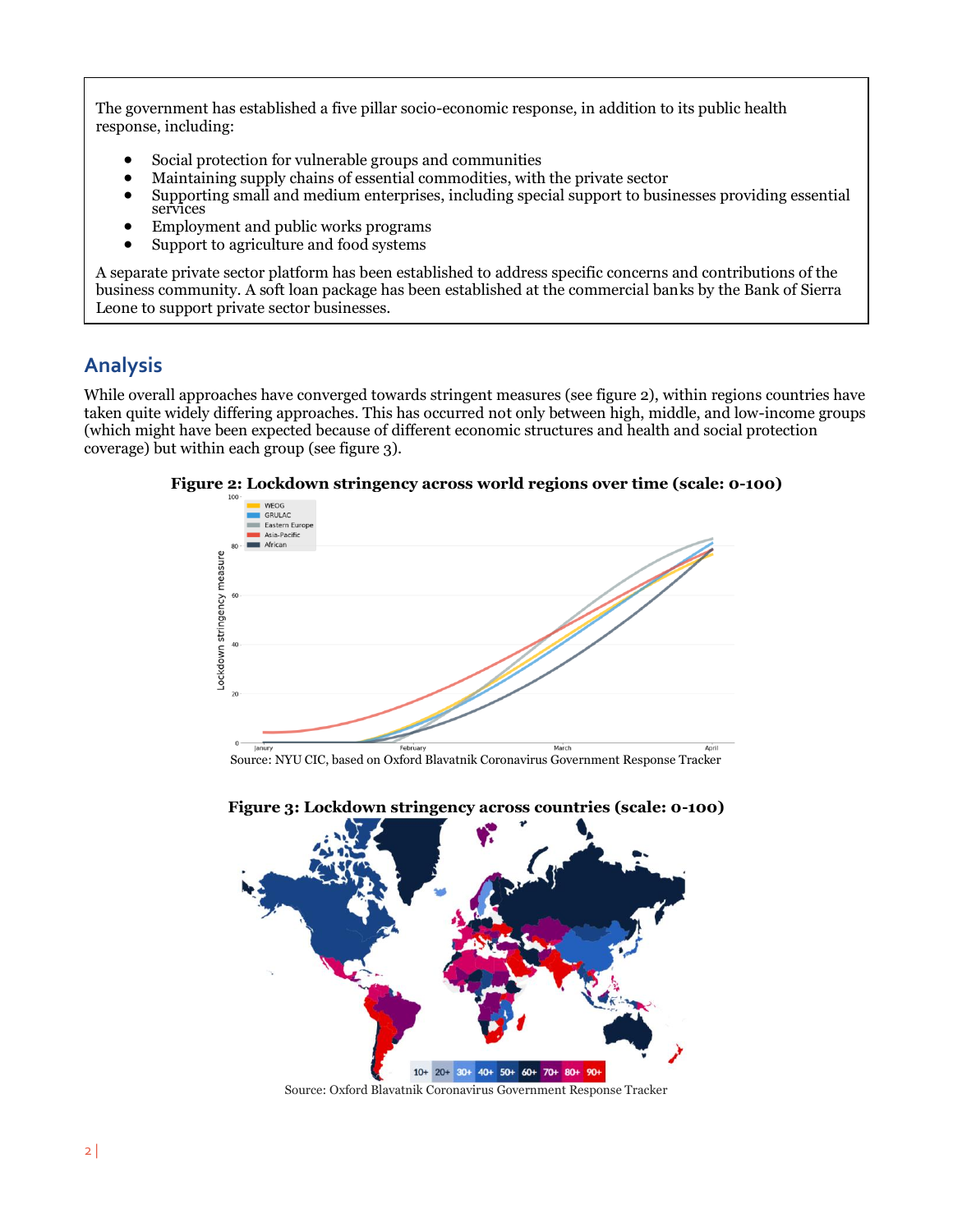**Country examples:** The cases below, while very incomplete both in country coverage and descriptions of measures within countries, give a sense of the significant variation even between income groups in approaches.

- **Sweden:** Sweden's Deputy Prime Minister has called its approach to the virus "a [marathon not a sprint](https://www.thelocal.se/20200425/interview-were-working-day-and-night-to-save-jobs-and-that-includes-foreign-workers-isabella-lovin-coronavirus-sweden)." In order to avoid fatigue from and counter-reactions against harsh lockdown measures, Sweden has encouraged social distancing measures and implemented a [partial lockdown r](https://www.politico.eu/article/swedish-deputy-pm-warns-of-counter-reaction-to-harsh-lockdown-measures/)elying on trust between citizens and the government. Schools, bars, restaurants, and shops are open, and gatherings of up to 50 people are allowed in the country, but special measures to protect the elderly are in place.
- **Republic of Korea:** Korea refrained from imposing lockdown measures across the country. The government sought to partner with citizens in the fight against the virus and implemented a "[high intensity social](http://www.koreaherald.com/view.php?ud=20200413000700)  [distancing campaign"](http://www.koreaherald.com/view.php?ud=20200413000700) while promotin[g innovative tech solutions i](https://www.straitstimes.com/asia/east-asia/south-korea-throws-up-innovative-tech-solutions-in-coronavirus-fight)n the COVID-19 response, including the use of GPS and credit card data for contact tracing. Korea also [implemented rapid early testing measures,](https://www.straitstimes.com/asia/east-asia/south-korea-throws-up-innovative-tech-solutions-in-coronavirus-fight) and built on the strengths of its universal health system to ensure that both testing and treatment are provided free, or at only nominal cost. When shortages in masks occurred in shops, the Government stepped in to provide masks directly to citizens. Korea's response emphasized communications, including twice-daily press briefings given by the most senior public health officials in the country to provide facts, figures and emerging evidence to the population. The government also prioritized inter-ministerial coordination and close cooperation with local authorities. A new stimulus package will provide a universal cash transfer to all Korean households.
- **Uruguay:** In Uruguay, [restrictions were placed](https://www.worldaware.com/covid-19-alert-uruguay-imposes-movement-restrictions-april-3) on public gatherings, reduced hours for open street markets were introduced, and citizens were encouraged to work from home. [Subsidies for internet plans w](https://www.cepal.org/en/topics/covid-19)ere rolled out and the government implemented food assistance programs for the neediest. The government has established a COVID-19 solidarity fund for which public sector workers have taken a [20% pay cut t](https://parlamento.gub.uy/noticiasyeventos/noticias/node/92791)o offset costs related to the pandemic. rive-through testing was made available to residents and testing fees were waived for suspected patients.
- **Indonesia:** With [55 percent o](https://www.newmandala.org/can-indonesias-fight-against-covid-19-overcome-troubled-central-regional-coordination/)f the population employed in the informal sector and community spread having occurred relatively early, the central government issued Government Regulation No. 21/2020 on Large-Scale Social Restrictions on March 31. The restrictions are a midway between lockdowns and social distancing: they are large in scale, but not as restrictive of movement as a full lockdown[. Indonesian civil society](https://thediplomat.com/2020/04/indonesia-and-covid-19-what-the-world-is-missing/) has also played a strong role. Indonesia has taken into account the need for a [coordinated response between central](https://www.newmandala.org/can-indonesias-fight-against-covid-19-overcome-troubled-central-regional-coordination/)  [and regional governments.](https://www.newmandala.org/can-indonesias-fight-against-covid-19-overcome-troubled-central-regional-coordination/) Regional governments that seek to implement the social restrictions suggested by the central government must seek approval from the Ministry of Health to confirm that the virus is spreading in their regions and that they have the capabilities to provide for people's welfare when restrictions are imposed. Indonesia's Village Law COVID-19 response is expected t[o cover 10 million poor and often isolated](https://cic.nyu.edu/sites/default/files/covid-and-community-responses-web.pdf)  [families](https://cic.nyu.edu/sites/default/files/covid-and-community-responses-web.pdf) with income support, information, and remote area monitoring. It has already released funds to COVID-affected villages, 4,000 in one province alone.
- **Costa Rica:** In Costa Rica, the government has enacted movement restrictions across the country with the view to maintain safety while not completely shutting down the economy. For example, vehicular traffic has been approved for [staggered times and according to plate numbers,](https://www.presidencia.go.cr/comunicados/2020/04/nuevas-medidas-de-restriccion-aplicaran-del-13-al-30-de-abril/) and telecommuting has also been encouraged. President Alvarado [banned water and electricity cuts in homes.](https://elpais.com/sociedad/2020-03-23/costa-rica-un-destino-diferente-por-el-coronavirus.html) Additionally, the commercial rate of these utilities is halved for the next 3 months, to be charged later. To ease teleworking, the state telecommunications office doubled internet speed in homes. The Social Security Institute is also treating coronavirus as a labor risk.
- **Ethiopia:** Ethiopia declared a 5-month state of emergency in March[,](https://www.worldaware.com/covid-19-alert-ethiopia-declares-state-emergency-april-8) [imposing movement restrictions](https://www.worldaware.com/covid-19-alert-ethiopia-declares-state-emergency-april-8) across the country and avoiding a full national lockdown to avoid harsh effects on those in the informal sector. Since April 12, there has been a 14-day mandatory quarantine for all arrivals at Alula Aba Nega airport, and bans on social gathering also remain in place. The government introduced a Multi-Sectoral Preparedness and Response Plan and [an aid package](https://www.uncdf.org/article/5528/ethiopian-government-on-the-forefront-of-covid-19) of Br 5 billion (US\$154 million). Proposals to expand the Urban Productive Safety Net programme to 16 additional cities are also being discussed. Prime Minister Abiy Ahmed has also led [the call for debt cancellations for poorer nations to assist COVID-19 responses.](https://www.nytimes.com/2020/04/30/opinion/coronavirus-debt-africa.html?referringSource=articleShare)
- **Germany:** Starting March 22, Germany imposed strict social distancing measures. Restrictions were placed on public gatherings of more than two people, except for families and those who already live together. Nonessential businesses were asked to close and only restaurants that could offer delivery and pick-up could remain open. To decrease financial strain on the population, *[kurzarbeit](https://www.cnbc.com/2020/04/03/kurzarbeit-germany-is-using-a-familiar-weapon-to-prevent-layoffs.html)* (a German government program first introduced during the 2008 crisis) is being implemented along with other social protection programs. This program ensures that the government pays about 67% of an employee's salary to a company that would have otherwise laid off its employees. Germany [will begin to open](https://www.dw.com/en/germany-lifts-coronavirus-ban-on-religious-services-opens-up-playgrounds-parks/a-53293936) houses of worship, museums, gardens, zoos,